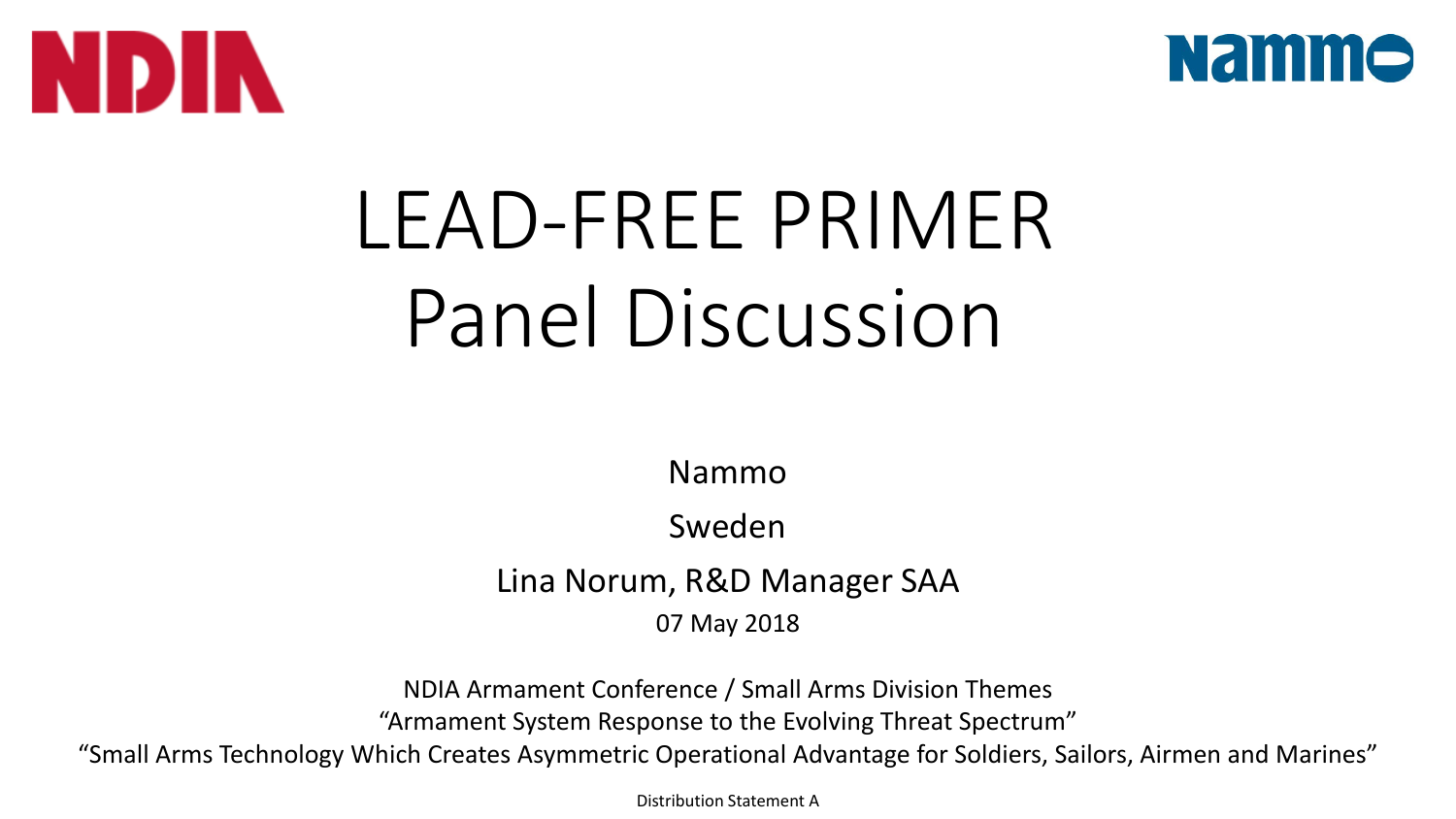



## Nammo's roadmap of lead-free technology

- History
	- 1996 Sweden specifies lead-free ammunition
	- 1999 Nammo Initial Production for Sweden
	- 2001 Norway adopts the lead-free technology
	- 2004 lead-free 5.56 mm Ball and 7.62 Ball NATO Qualified
	- At present, Nammo makes lead free ammunition in four (4) calibres
		- $\bullet$  4.6 x 30 mm Ball (for MP-7)
		- 5.56 x 45 mm Ball, Tracer, IR-Tracer, Frangible, Blank
		- 7.62 x 51 mm Ball, Tracer, IR-Tracer, Frangible, Reduced Range, Armor Piercing
		- 9 x 19 mm Ball, Frangible
- Technology Challenges
	- Reliable powder ignition by the lead-free primer at all temperatures
	- Copper build-up in the barrels